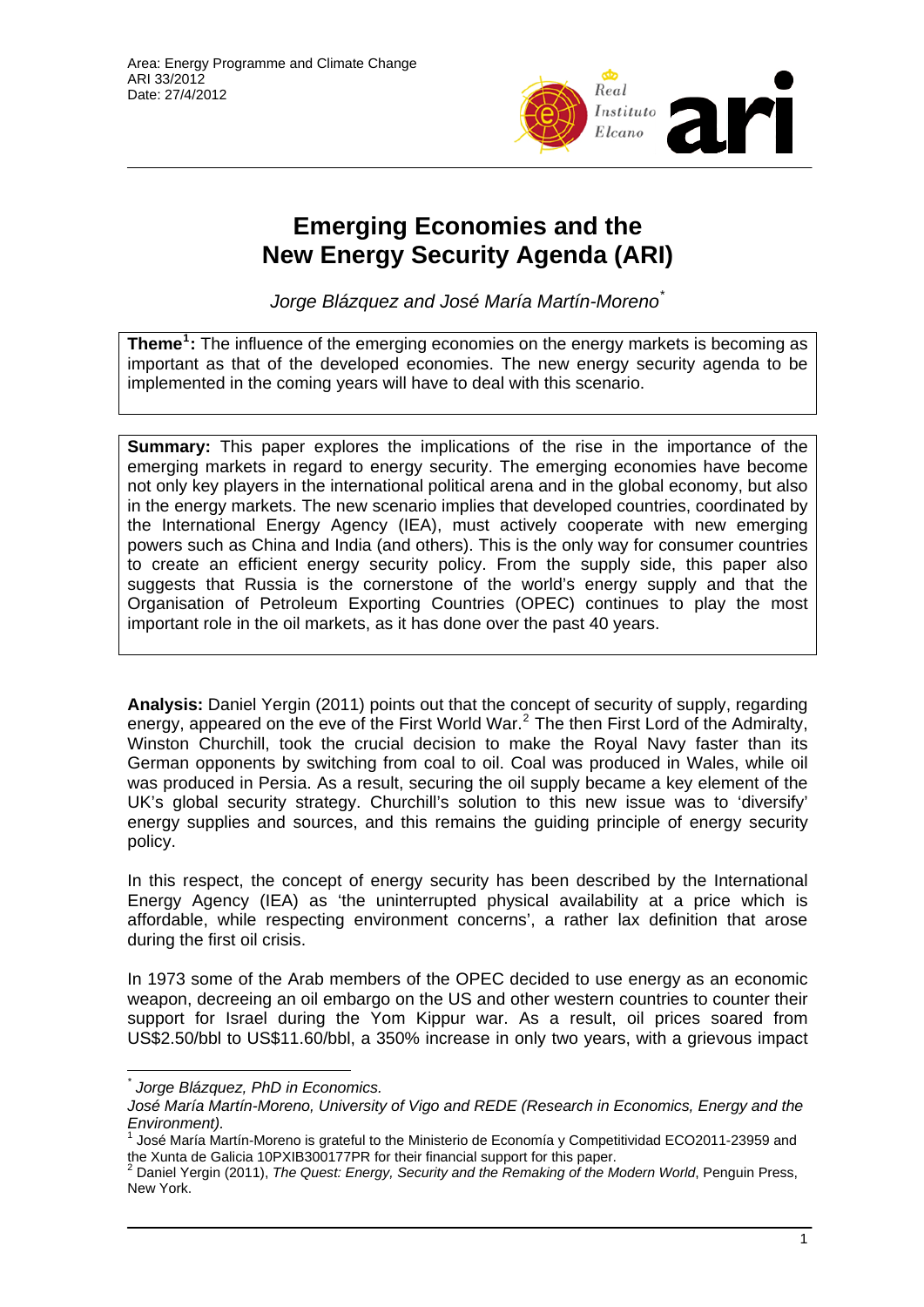

on the world economy: world GDP growth fell to only 2.5% in 1974 and 1.5% in 1975, compared with 5.1% in the previous decade.

The IEA was created as a result of this first oil crisis. The Agency's main aim was, and continues to be, to provide the developed countries with a collective and coordinated response to a potential disruption of their energy supply that might be caused either intentionally or merely as the result of an accident. Furthermore, members of the IEA are required to hold a strategic petroleum reserve equivalent to 90 days of net imports. But, at present, energy security represents much more than just oil. This is why the IEA takes into account other types of energy, such as natural gas and electric power generation, and, lately, the energy mix.

Forty years after the first oil crisis, security of supply is still a key issue on the international agenda. In 2011 the civil war in Libya, along with its effect on the oil markets, forced the IEA to engage in collective action to soften its impact on the global economy. Thus, some of the Agency's members released 60 million barrels of oil (or petroleum products) in the market, preventing a further rise in oil prices.<sup>[3](#page-1-0)</sup> Moreover, in early 2012 the world watched uneasily as the tension rose in the Straits of Hormuz, the energy system's main chokepoint. Western countries, specifically the EU, have declared an oil embargo on Iran, while the latter has increased its military presence in the Straits. According to the IEA, around 17 million barrels of oil and 2 million barrels of petroleum products cross the Straits daily, accounting for 20% of world oil production.

In the current context, it appears that energy security and security of supply are, to say the least, as important as they have been in the past. However, the economic and political environment that shapes the design of energy security has greatly changed since the first oil crisis. Furthermore, many experts point out that the new political and economic equilibriums make this concept much more relevant today than it was in the past.<sup>[4](#page-1-1)</sup> This is precisely the main idea of this paper.

### *The New Energy Equilibrium: The Rise of the Emerging Economies*

The geopolitical chessboard has changed dramatically in the last decades and the world energy scenario is not an exception. The world and the new economic equilibriums of 2012 are quite different to those prevailing 30 years ago, when the oil crisis occurred.

The strong demographic growth in the emerging economies is a well-known phenomenon. The developed countries now have around 200 million more people than they did 30 years ago, while the population of the rest of the world has risen by 2,150 million. This new demographic balance has led to a change in the relative size of their respective economies. The developed countries accounted for two-thirds of the world's GDP in 1980, while today they only represent around half.

This change in the relative size of the emerging and advanced economies has been accompanied by a change in world energy consumption patterns. The emerging economies have fed their demographic and economic growth with energy. Oil consumption has grown by 90%, natural by over 200% and coal by around 150%. Meanwhile, energy consumption in the advanced economies has been moderate (see Table 1). The emerging countries not only have stronger demographic growth but also

<span id="page-1-0"></span><sup>&</sup>lt;sup>3</sup> A Reuters report (June 2011) explains in detail the context in which the decision was taken by the IEA. At <sup>3</sup> that moment the oil market expected the price to reach US\$150/barrel. 4

<span id="page-1-1"></span>Ed Morse (2011), 'Expect More Oil Price Rises in the World of New Geopolitics', *Financial Times*, 6/IV/2011.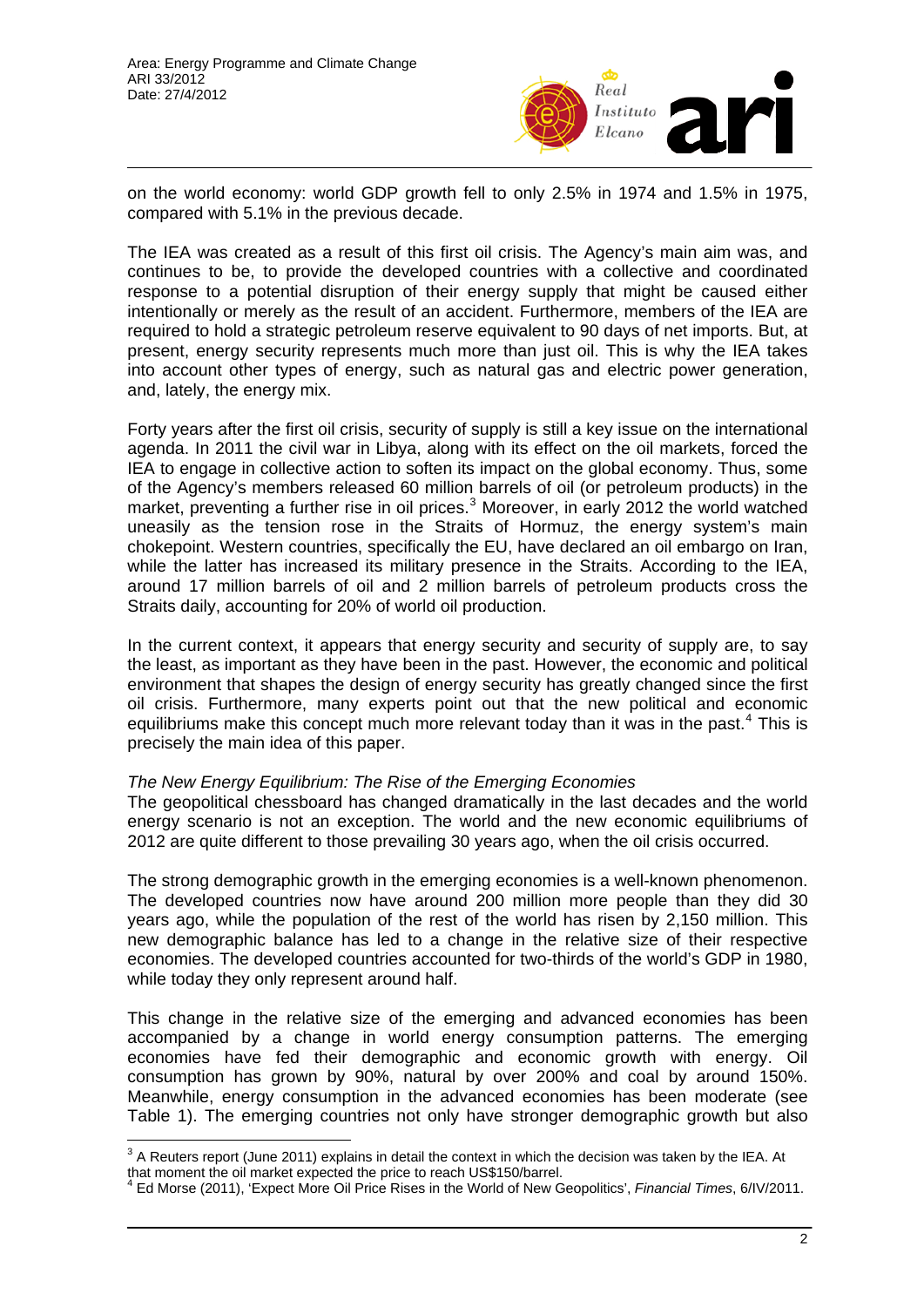

higher economic growth in per capita terms. Per capita GDP in the advanced economies grew by 3.2% over the past decade, compared with 9.5% in 'developing Asia', 4.1% in Latin America' and 4.[5](#page-2-0)% in 'the Middle East and North Africa'.<sup>5</sup> Obviously, the citizens of the emerging economies aspire to the same standards of living that the advanced countries already enjoy. From an energy perspective, it is quite important to internalise the impact of per capita economic growth on energy consumption: the higher the per capita GDP, the higher the per capita energy consumption.

Most analysts expect the emerging economies to continue gaining in political and economic influence over the coming years, with clear implications for energy security.

| Table 1. Ellergy consumption (immons or toe) |             |                 |        |  |
|----------------------------------------------|-------------|-----------------|--------|--|
| Oil                                          | <b>OECD</b> | <b>Non OECD</b> | World  |  |
| 1980                                         | 1,965       | 1,008           | 2,973  |  |
| 2010                                         | 2,114       | 1.914           | 4,028  |  |
| % increase                                   | 8           | 90              | 35     |  |
| <b>Natural gas</b>                           | <b>OECD</b> | <b>Non OECD</b> | World  |  |
| 1980                                         | 822         | 475             | 1.297  |  |
| 2010                                         | 1,398       | 1,461           | 2,859  |  |
| % increase                                   | 70          | 208             | 120    |  |
| Coal                                         | <b>OECD</b> | <b>Non OECD</b> | World  |  |
| 1980                                         | 975         | 832             | 1,807  |  |
| 2010                                         | 1,104       | 2,452           | 3,556  |  |
| % increase                                   | 13          | 195             | 97     |  |
| <b>Total fossil fuels</b>                    | <b>OECD</b> | <b>Non OECD</b> | World  |  |
| 1980                                         | 3,762       | 2,315           | 6,077  |  |
| 2010                                         | 4,616       | 5,827           | 10.443 |  |
| % increase                                   | 23          | 152             | 72     |  |

#### **Table 1. Energy consumption (millions of toe)**

Source: British Petroleum Statistical Review of World Energy, June 2011P.

These economic and demographic trends have an evident impact on the energy markets. The US, China, Japan, India and Germany were the top five net oil importers in 2010.<sup>[6](#page-2-1)</sup> It is evident that advanced countries cannot implement an effective policy regarding oil supply security without counting on the emerging economies. The picture is quite different from 1974, when the International Energy Agency was created. In that year, the US, Japan, Germany, France and the UK were the top five net importers and all of them were developed countries, while India and China ranked  $13<sup>th</sup>$  and  $48<sup>th</sup>$  respectively.

Thirty years ago the advanced economies were the leading oil importers and consumers. Energy security and security of supply were concepts associated with developed countries. However, the world has changed and now energy security is not only important for OECD countries but also for the emerging economies. The latter are devising their own strategies to deal with the security of energy supply.<sup>[7](#page-2-2)</sup> For instance, China's Prime Minister recently visited the Middle East to secure supplies for his country, given the tension between Iran and the West.<sup>[8](#page-2-3)</sup>

In this respect, China is developing an aggressive 'energy diplomacy' to guarantee its access to energy resources. In particular, Chinese public oil companies are buying oil and gas reserves, securing energy supplies through direct upstream investment. There are

**EXECUTE:**<br><sup>5</sup> Based on the categories and database of the International Monetary Fund.

<span id="page-2-0"></span><sup>&</sup>lt;sup>6</sup> We define net oil imports as the difference between production and consumption of oil.<br><sup>7</sup> Traves Hause (2011), 'Oil Hugger, China Naada an Energy Seaurity Pethink', *Financial* 

<span id="page-2-2"></span><span id="page-2-1"></span>Trevor House (2011), 'Oil-Hungry China Needs an Energy Security Rethink', *Financial Times*, 17/III/2011. 8

<span id="page-2-3"></span> <sup>&#</sup>x27;Chinese Prime Minister Seeks to Deepen Gulf Energy Ties', *Financial Times*, 11/I/2012.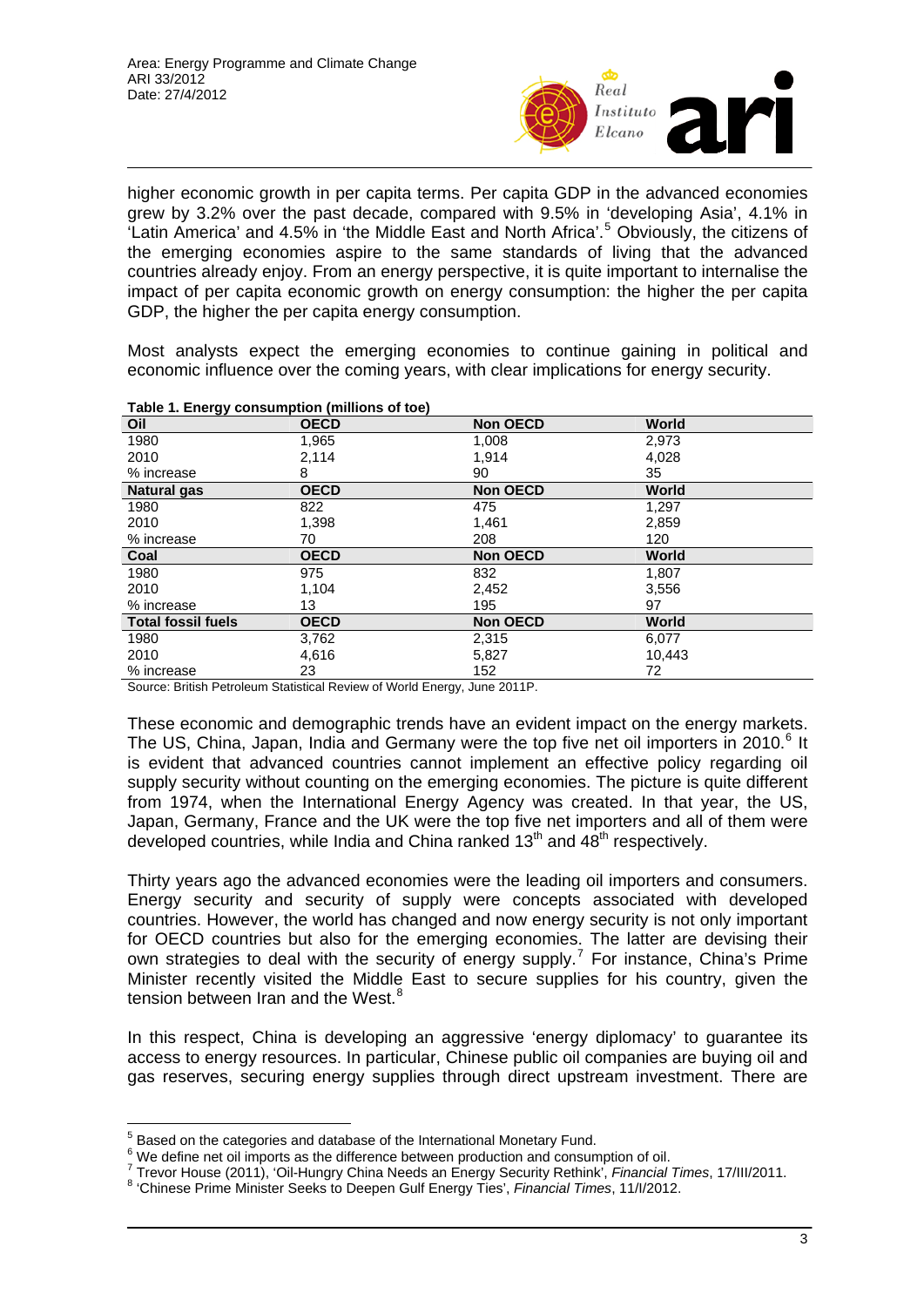

substantial Chinese energy investments in countries such as Sudan, Algeria, Brazil, Peru, Ecuador, Venezuela, Iran, Iraq and Syria, among other.

## *The Supply Side: a Factor of Geopolitical Risk*

In the previous section we have shown that the present energy demand and consumption scenario is very different from that of 30 years ago, with the emerging countries playing a key role in the energy market. Contrary to this, the general outlook for oil producing countries has not changed that much over the same period. Concerning oil, comparing the top producers in 1980 and in 2010, there are only minor differences. Russia (then the Soviet Union), Saudi Arabia and the US are the world's main oil producers, the same as 30 years ago.

The degree of geographical concentration of oil production is quite significant and the market is controlled by a small group of countries. It is unnecessary to emphasise the importance of this degree of concentration from the point of view of energy security. Oil remains the main source of primary energy today, accounting for one-third of the world's total energy consumption.

The OPEC is the leading player in the oil market, as it was 40 years ago during the first oil crisis. In 1973 the OPEC produced 30 million barrels/day (51% of world output), while the developed economies produced 15 million (25%); in 2010 the OPEC supplied 34 million barrels per day (42% of total output), while the OECD countries produced 18 million (23%). Despite the fact that the OPEC's output share has dropped, its capacity to influence the market is as significant as it has been for the past 40 years. The OPEC's political and economic predominance in the oil scenario remains intact.

The second most important source in terms of energy demand is coal, which is undergoing a recovery thanks to the emerging economies, that have increased their coal consumption threefold since 1980. The great difference between oil and coal is the latter's geographical diversification. Coal is spread all over the world, giving it a clear advantage from the point of view supply safety, thus improving global energy security.

China is the world's leading consumer of coal and, at the same time, its leading producer. Chinese power generation rests heavily on coal and its consumption is equal to the aggregate demand of the US, India, Japan, Russia, South Africa, Germany, South Korea, Poland, Australia, Indonesia, Ukraine, Kazakhstan, Turkey, the UK, Canada, Thailand, Italy, Vietnam, Brazil, Greece, Mexico, Spain and the Netherlands. However, despite its enormous demand, China does not need to import from abroad. Table 2 shows that five countries consume 80% of global production and that all of them, except Japan, are practically self-sufficient.

| $1.4810$ and $1.6011$ and $1.4010$ and $1.6010$ and $1.6011$ and $1.6010$ and $1.6010$ and $1.6010$ |                    |                   |                |  |
|-----------------------------------------------------------------------------------------------------|--------------------|-------------------|----------------|--|
|                                                                                                     | <b>Consumption</b> | <b>Production</b> | <b>Balance</b> |  |
| China                                                                                               | 1,714              | 1,800             | 87             |  |
| US                                                                                                  | 525                | 552               | 28             |  |
| India                                                                                               | 278                | 216               | -61            |  |
| Japan                                                                                               | 124                |                   | $-123$         |  |
| Russia                                                                                              | 94                 | 149               | 55             |  |
| % world                                                                                             |                    | 73                |                |  |

**Table 2. Consumption and production of coal (millions of toe), 2010** 

Source: British Petroleum Statistical Review of World Energy, June 2011.

World consumption of coal has practically doubled since 1980, pushed by the demand from the emerging countries. China and India account for almost 60% of total demand and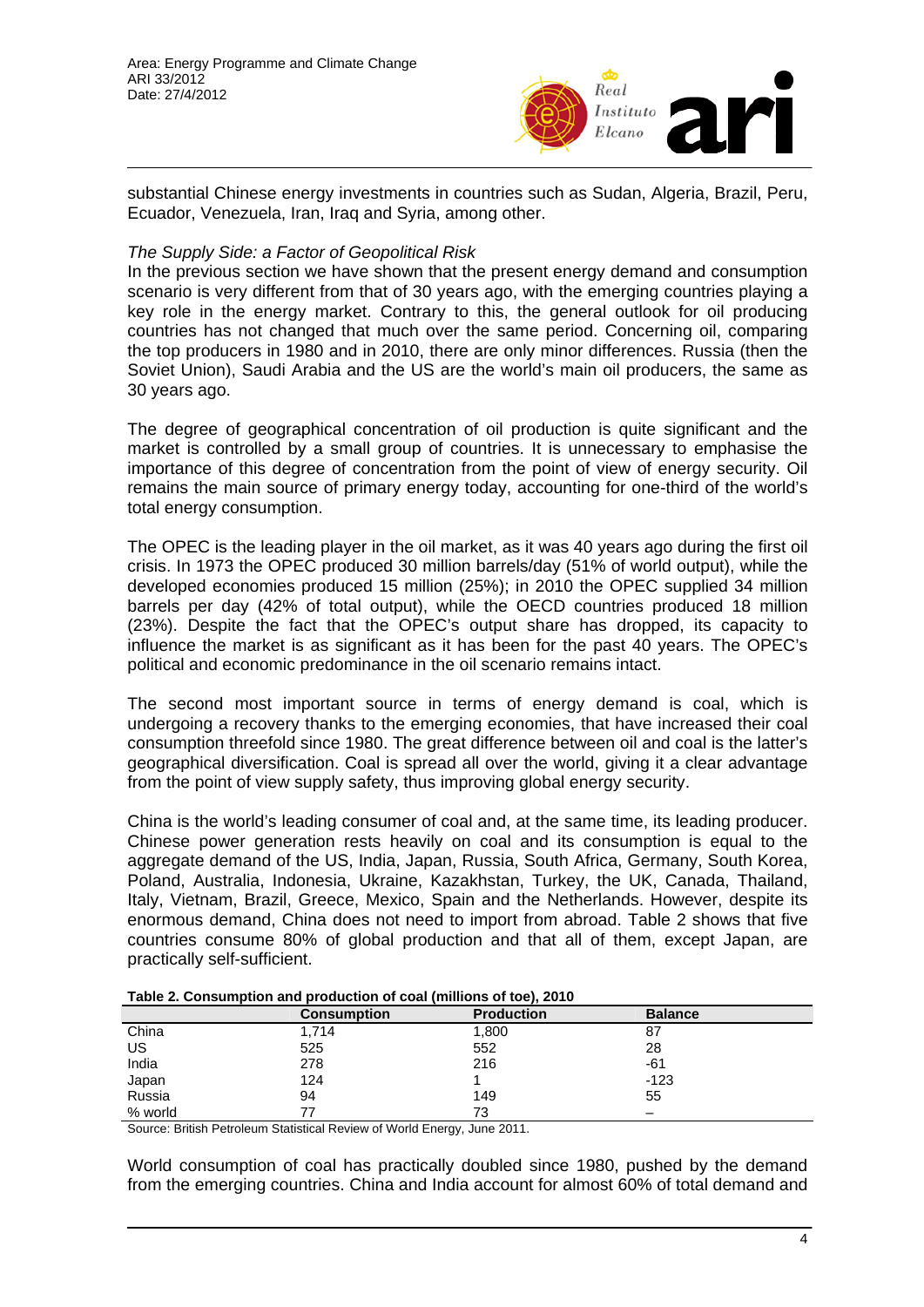

both countries have doubled their coal demand over the past decade. In this respect, it is important to discard the idea that coal is an energy of the past. According to IEA estimates, the additional demand for coal in the last 10 years is equal to the sum of all the additional demands for oil, nuclear energy, renewables and natural gas for the same period.

As for renewable energies, they are not only a way of combating greenhouse emissions but also a good mechanism for strengthening energy security. We tend to think of these new technologies as way of being greener but, alternatively, they also provide an additional national source of energy. Although renewables are more expensive than traditional hydrocarbon fuels, a fair economic analysis must include all their externalities. The impact of oil, coal and natural gas on greenhouse gases and on climate change is clearly a negative externality, and renewable energy additionally reinforces a country's energy security.

Natural gas, although traded regionally (not globally) in the past, is quickly becoming global, similarly to the oil market. Natural gas accounts for a quarter of the world's total energy consumption and is the fastest-growing source of energy. From an energy security perspective, natural gas is in between coal and oil. Gas production is geographically more diversified than oil, but less so than coal. The US, Russia, Iran, China and Japan are the main consumers,<sup>[9](#page-4-0)</sup> while Russia is the largest exporter and Iran only a small one. Both China and the US are almost self-sufficient and Japan relies entirely on imports.

The largest importers of natural gas are, in general terms, the European countries. Germany, Italy and France, together with the US and Japan, were the main net importers of natural gas in 2010. Since most European Western countries do not have access to conventional gas and given their high consumption levels, natural gas plays a key role for Europe's energy security. Europe and the US share the same view on security in terms of oil but do not see eye-to-eye in the case of natural gas.

However, the natural gas scenario could change dramatically over the next few years and leader to less risk as regards security of supply. The energy world is immersed in a technological revolution focused on unconventional gas, with hydraulic fracturing or fracking being the best-known process. Gas-mining is becoming much more efficient and, according to some studies, the new technologies could double natural gas reserves from 60 to 120 years of current consumption. If environmental doubts and associated problems are fully resolved the technology could spread world-wide. In any case, if the shale-gas revolution takes hold, the energy security scenario will change substantially. According to some projections, shale gas is an energy resource that is well distributed across the world and if it is massively produced, access to energy will be easier and have a positive impact on global energy security.

Nuclear energy is another way of securing a country's energy supply. However, it is highly controversial, especially after the recent Fukushima incident. Nevertheless, some countries are opting for nuclear energy in order to rely less on fossil fuels. According to the World Nuclear Association, around 60 power plants are currently being constructed, notably in emerging countries such as China (26 plants), Russia (10), South Korea (five) and India (four).

<span id="page-4-0"></span> $9$  In accordance with the British Petroleum 2010 database.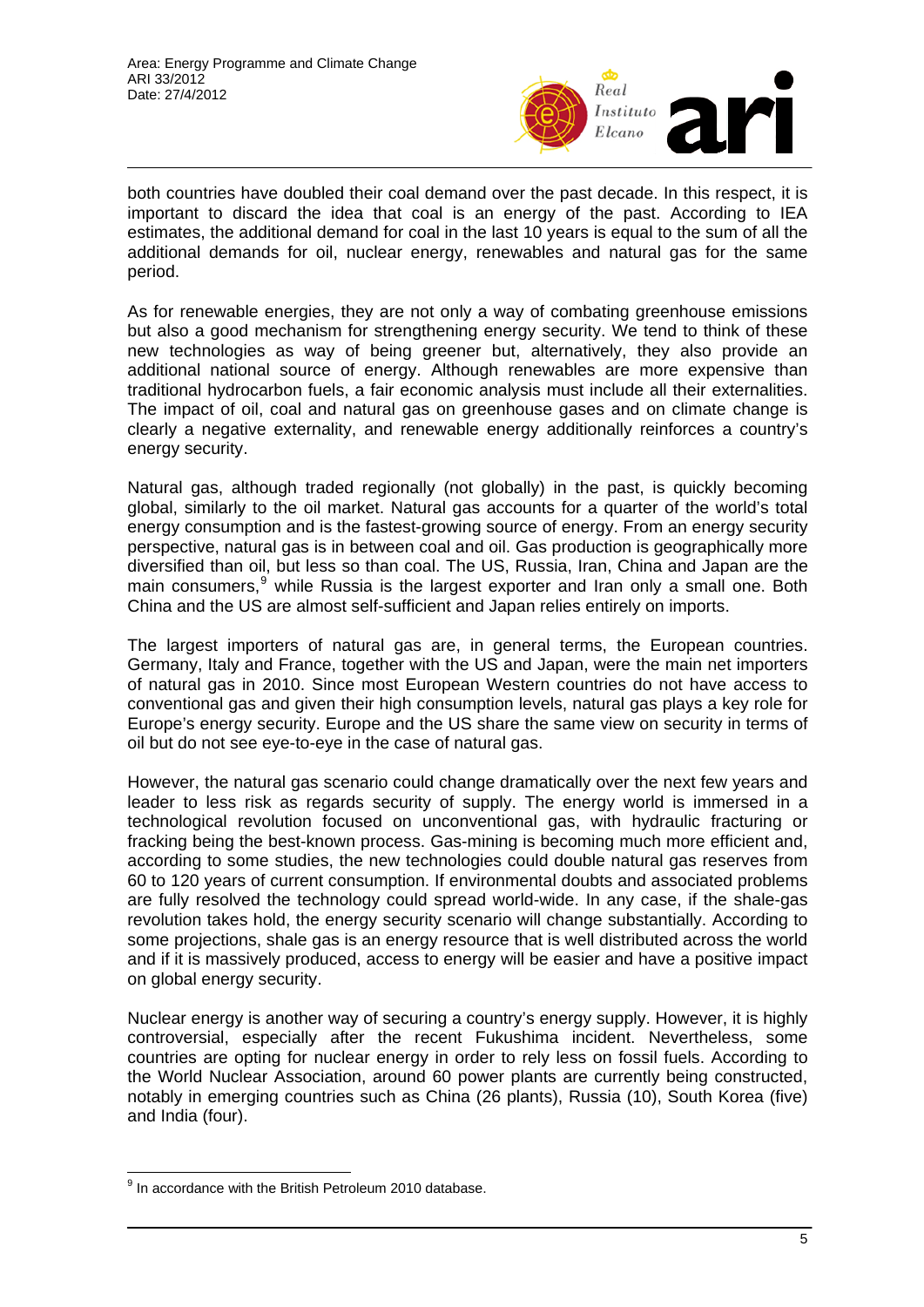

## *Key Countries for Energy Security*

Today's emerging economies are significant players from the point of view of energy demand and, thus, from an energy security standpoint. The international community cannot develop an energy agenda without the active participation of the emerging economies. On the contrary, from a supply perspective, particularly of oil, the situation is similar to what it was in the past. In this section, we select the world's key players in energy security, analysing both the demand and the supply side. The first important point is that the quantities traded internationally in the oil markets are much greater than those traded in the natural gas markets. For instance, Japanese and German imports of oil are double, in energy terms, those of natural gas. In the case of France, oil imports treble natural gas imports. None of these countries has a significant volume of production of oil or gas. Similarly, the net petroleum imports of the sixth largest importing countries amounted to 1,275 million tons in 20[10](#page-5-0).<sup>10</sup>

In the case of natural gas, the leading importers bought the equivalent of 335 million tons of oil. These figures show that the international market for petroleum is four times larger than that of natural gas. Oil is, by far, the world's main source of energy but also its most vulnerable one. There are three reasons supporting this idea: (1) oil is the energy that is most intensely traded in the international markets; (2) oil reserves are concentrated geographically in only a few countries; and (3) the oil trade has to deal with physical choke points such as the Straits of Hormuz and Malacca. Hence, petroleum should be the main element to take into account from the point of view of energy security.

Graph 1 shows the situation of all countries –whether importers or exporters– in respect to oil and gas. The graph shows that Russia, Saudi Arabia and the US are quite atypical. From the point of view of the importers, the US was by far the largest oil importing country and a large importer of natural gas in 2010. Nonetheless, the US is reducing its imports of gas very quickly and will soon be self-sufficient. From the exporters' perspective, Russia can be considered to have the greatest strategic value, as it is vital for both the oil and natural gas markets. Saudi Arabia is as important as Russia on the petroleum side and, furthermore, is considered the 'central bank' of oil because it has a significant spare capacity.<sup>[11](#page-5-1)</sup> The IEA has recently defined Russia as the cornerstone of the world's energy system.<sup>[12](#page-5-2)</sup>

A simple way to determine the key countries for world energy security is to calculate the standard deviation of the net exports (domestic production minus consumption) of petroleum and natural gas for all countries in 2010 and then select those whose net exports are greater, in absolute terms, than the standard deviation.

<span id="page-5-0"></span> $10$  Here we define net imports as the difference between consumption and domestic production. A positive figure means that the country is a net exporter; a negative number means it is a net importer.

<span id="page-5-1"></span><sup>11</sup> According to an oil market report by the IEA (18/I/2012), Saudi Arabia could increase its production by 2.15 million barrels per day.

<span id="page-5-2"></span><sup>&</sup>lt;sup>12</sup> IEA (2011), World Energy Outlook.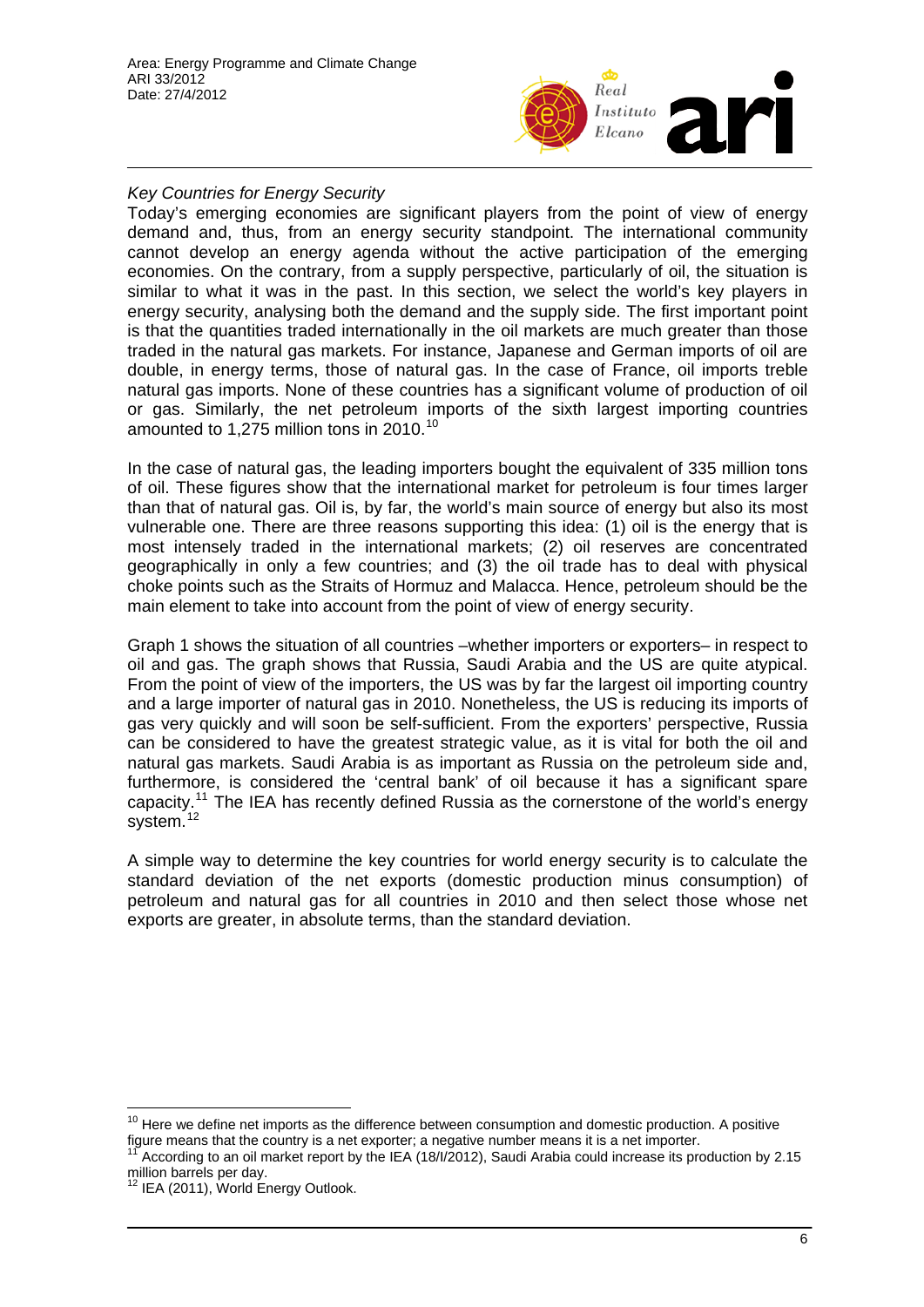



Source: Blázquez & Martin-Moreno.

From the point of view of demand, there are six key countries (importers), of which two are emerging economies: China and India. The rest are IEA members (the US, Japan, Germany and South Korea). It is clear that if the OECD –ie, the IEA– wants to implement an efficient energy security policy, it needs to coordinate its agenda with India and China. On the other hand, Russia leads the group of key exporting countries, but the other five key countries are OPEC members (Saudi Arabia, Iraq, Iran, Nigeria, Kuwait and the UEA).

Regarding natural gas, Turkey is another emerging economy that has become a significant importer, the other six being IEA members (Japan, the US, Germany, Italy, France and South Korea). As for gas exports, Russia is again the most important player. Norway and Canada are OECD members, while Qatar, Algeria and Indonesia complete the overall picture. The natural gas market is different to oil. Gas exporters are much more diversified geographically and there is no oligopolistic association like the OPEC cartel.

**Conclusions:** One of the main risks for the world economy in 2012 is the extreme volatility of energy prices.<sup>[13](#page-6-0)</sup> The Arab Spring, the civil war in Libya, the political and military tensions between Iran, Israel and the US, and the Fukushima nuclear crisis in Japan strongly affected energy prices in 2011 and the first quarter of 2012. As a result, energy security has re-emerged as a key issue on the international agenda.

<span id="page-6-0"></span><sup>13</sup> World Economic Forum, *Global Risks 2012.*